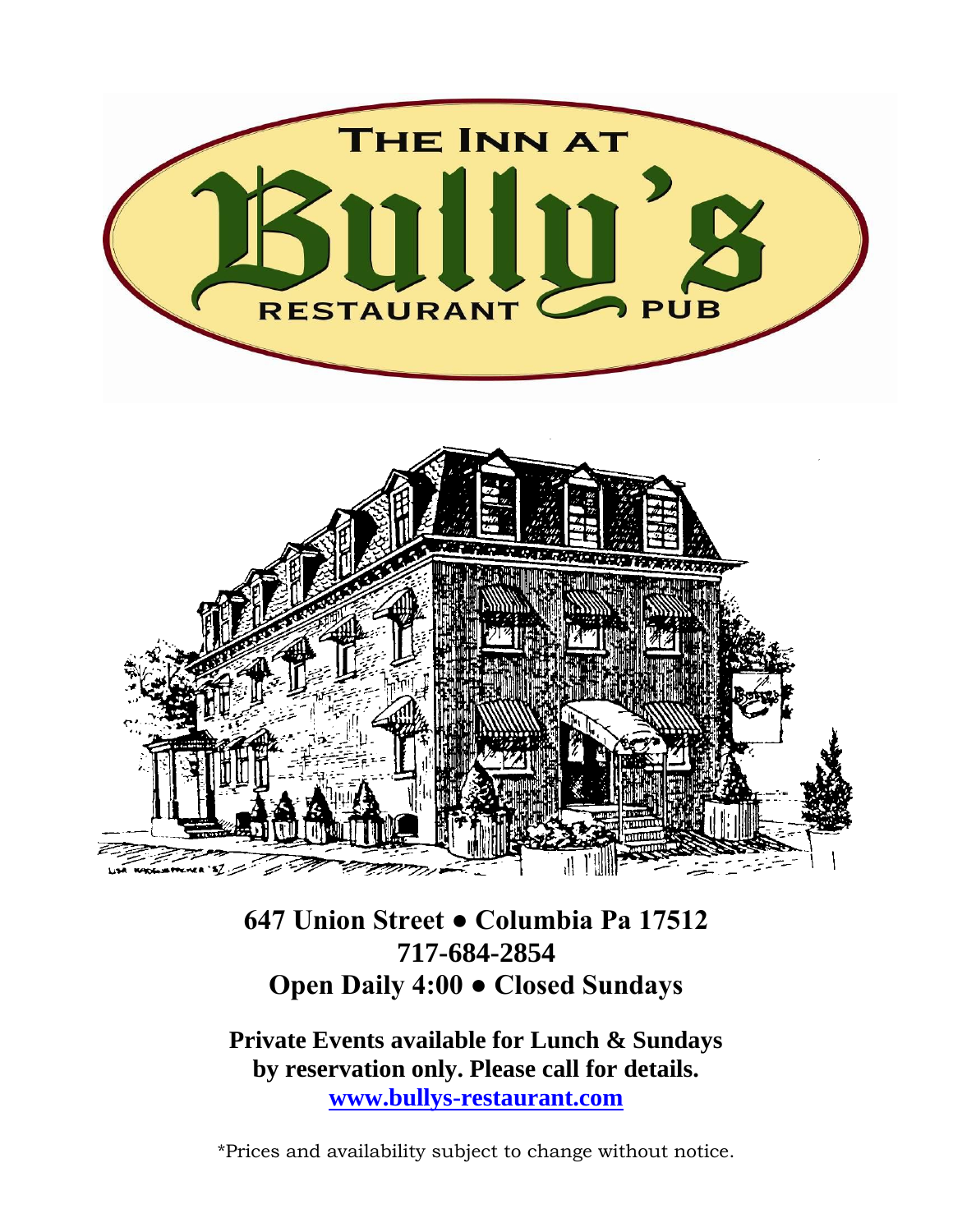## *STARTERS*

### **Crab Dip** \$15

Special crab mixture topped with jack cheddar cheese, served with toasted bread.

### **Margherita Flatbread** \$14

Pesto, mozzarella, Campari tomatoes, parmesan, olive oil & balsamic glaze.

#### $GF)$ **Bacon Wrapped Scallops** \$13

Petite salad, asiago, balsamic glaze, & honey citrus pepper sauce.

### **Pub Fries** \$12

Hand cut fries topped with applewood smoked bacon, jack cheddar cheese and scallions.

### **Lamb Sliders** \$13

Sweet & spicy roasted jalapeno relish, Smoked Gouda cheese with a mango habanero aioli on three Brioche buns.

### **Chicken Strips** \$12

Breaded tenderloins with smoky BBQ sauce.

#### $(F)$ **Steamed Mussels** \$16 Doz

New Zealand Green Lip, white wine, garlic, herb butter, crushed red pepper, parmesan cheese & grilled focaccia.

**w/o Focaccia**

### **Sweet Potato Wedges** \$13

Siracha candied bacon, maple aioli & crushed pepita seeds.

#### **Jumbo Wings** \$16

Mild, Medium, Hot, Or BBQ (1 lb.) Celery & Bleu cheese \$2

# *FROM THE GARDEN*

**Most salads without croutons.**

## *SIDE SALADS*

### **House Salad** \$6

Spring mix greens, plum tomatoes, julienne carrots & croutons.

### **House Caesar** \$8

Romaine, Caesar dressing, croutons & shaved parmesan cheese.

## *DINNER SALADS*

### **Seasonal Salad** \$14

Roasted red & golden beets, goat cheese, mozzarella, spiced candied walnuts, dried cranberries, mesclun lettuce, apple vinaigrette & cherry balsamic.

### **Caesar Salad** \$12

Romaine, croutons, shaved parmesan.

### **Garden Salad** \$12

Mesclun, julienne carrots, grape tomatoes, croutons, jack cheddar cheese.

**Compliment any dinner salad with an add on…**

**Beef Tenderloin Tips** \$14 **Shrimp** \$12 **Salmon** \$15 **Chicken** \$6 **Buffalo Chicken** \$7 Breaded tenders w/Buffalo sauce. **(Mild, Medium or Hot)**

**Add a side of fries** \$3

## *HOT FROM THE KETTLE*  **Bully's Creamy Crab Soup** \$10

### **Soup Du Jour** \$7

### **Bully's Bison Chili** \$9

**\*Local farm raised American bison**. Served in a crock with melted jack & cheddar cheeses and toasted bread.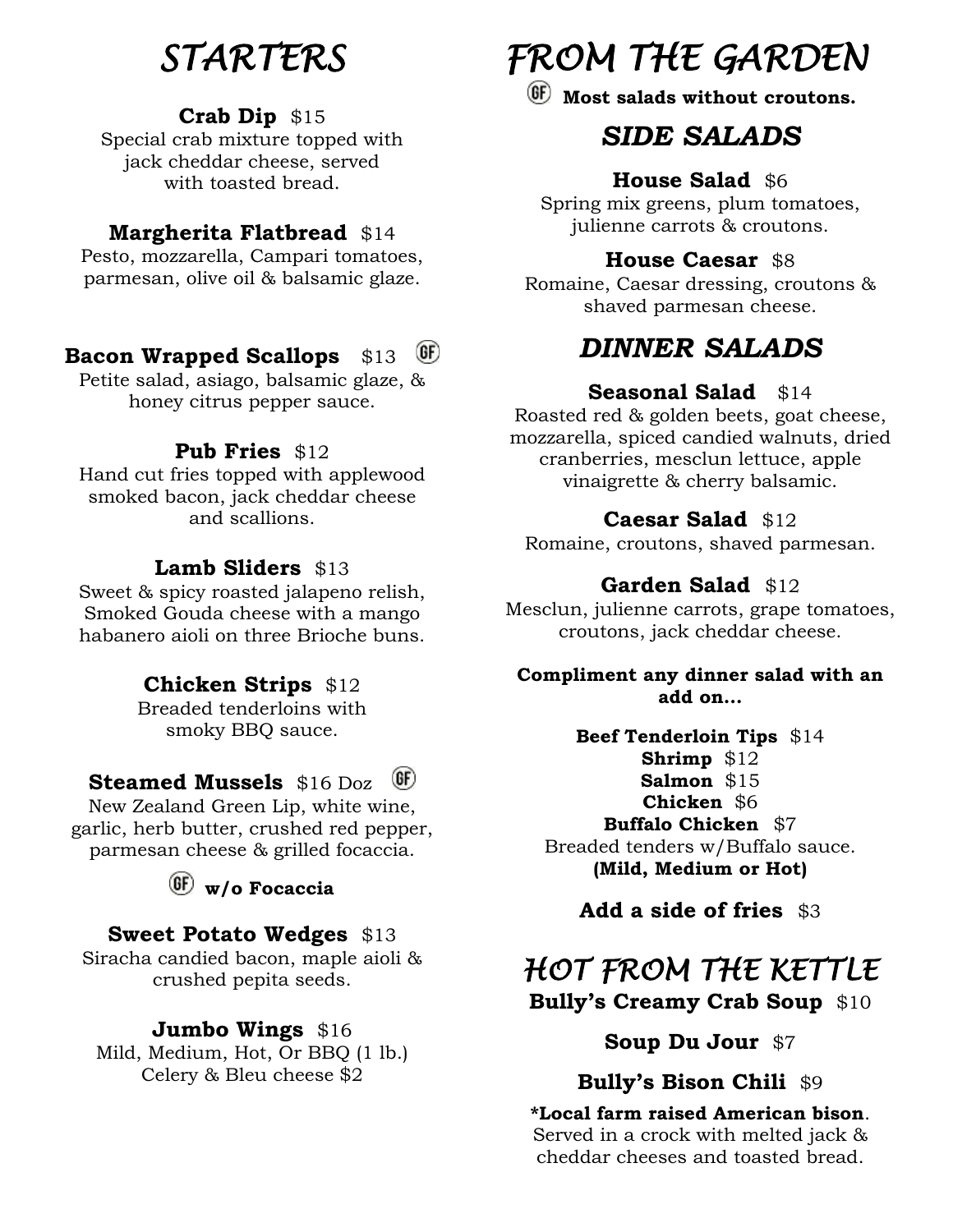## *LAND FEATURES*

Entrées served with Chef's vegetables and choice of garlic mashed potatoes, fingerling potatoes, hand cut fries, almond curried cauliflower or rice.

### **Farm to Fork All Natural Meats**

## **Butcher Block Selection**

**Cut of the Day** *Market Price* Special cuts change often, your server will be glad to explain the cut of the day.

**Sirloin Bistro Steak** \$29 Aged 10oz. center cut coulotte, with wild mushroom crumbled bleu cheese sauce.

## **Kona Tenderloin Steak** \$29

10oz. beef tenderloin rubbed with fresh ground Kona coffee, cocoa, & cinnamon, finished with a stout beer demi-glaze.

**Cut changes daily check with server. Kona without sauce.**

**Surf-N-Turf Add Crab Cake** \$16

### **Pork Osso Bucco** \$29

Oven roasted for hours, 22oz premium hand seasoned pork shank infused with pork demi-glaze.

#### Grilled Lamb \$30 (GF)

A "Must Try" Two premium reserve lamb chops, forest dry-rubbed with a cherry balsamic glaze.

#### **Rough Rider Ribs**   $(GF)$

A customer favorite! Tender, falling off the bone rack of baby back ribs, smothered in our own smoky barbecue sauce.

> **Ribs & Shrimp** \$29 **Ribs & Chicken** \$25

### **Roasted Duck Confit \$27**

Time-honored French tradition, two tender seasoned roasted leg of duck with a mild teriyaki orange ginger sauce.

### **When possible we use local produce, meats, & seafood.**

The FDA advises consuming raw or undercooked meat, poultry, seafood or eggs increases your risk of foodborne illness, especially if you have certain medical conditions.

#### **Due to space restrictions, not all ingredients may be listed, so please tell your server of any food allergies you may have.**

18% gratuity added to parties of 6 or more.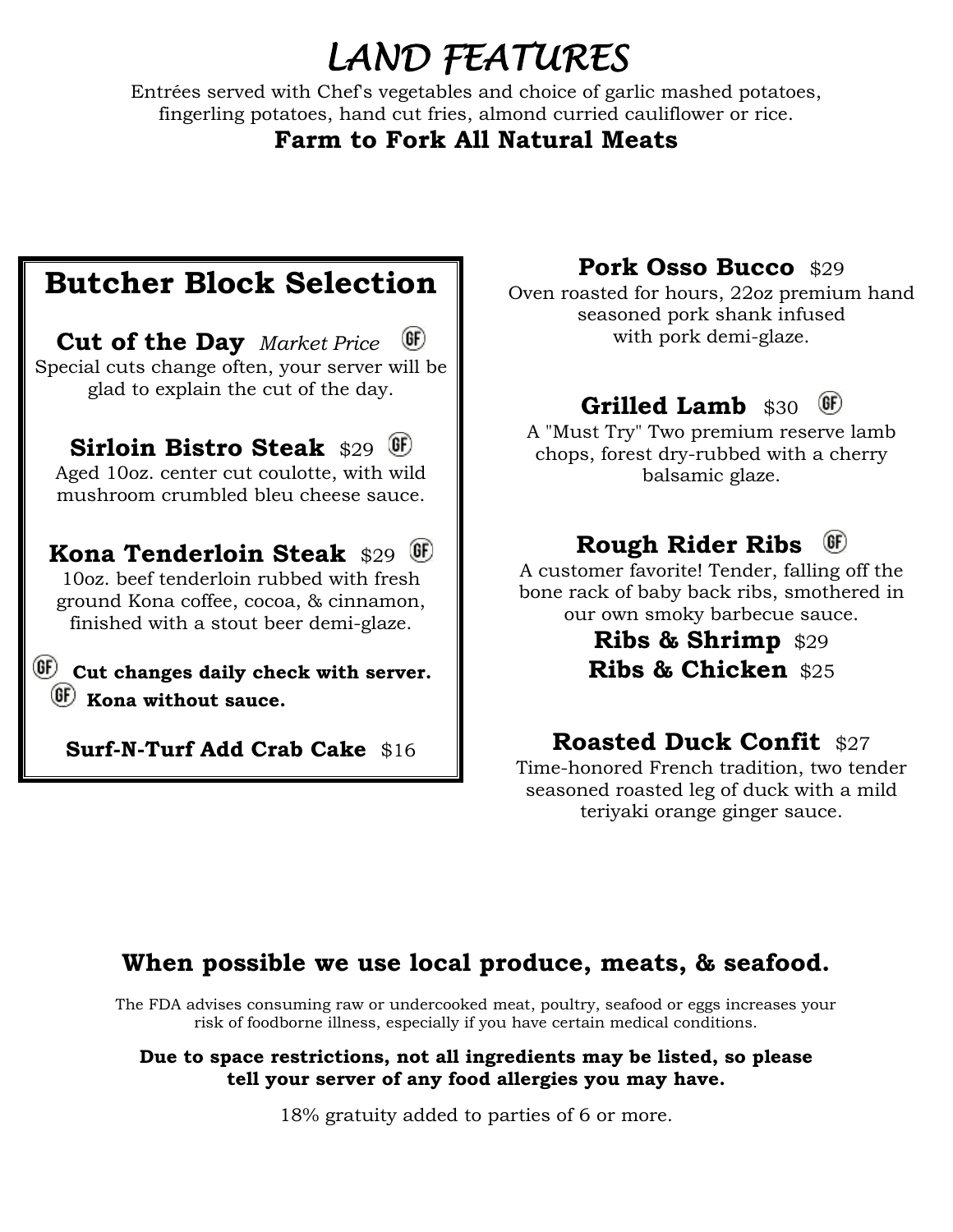# *OCEAN FEATURES*

Entrées served with Chef's vegetables and choice of garlic mashed potatoes, fingerling potatoes, hand cut fries, almond curried cauliflower or rice.

**Fresh Catch** *Market Price*

Our selection changes often, your server will be glad to explain the catch of the day.

**Changes daily check with server.**

## **Broiled Crab Cake** \$29

House specialty blend of crab meat with side of tartar aioli.

### **Stuffed Portabella Mushroom** \$29

Crab imperial dill soufflé, with a roasted corn & lobster cream sauce.

### **Chilean Sea Bass** \$32

Pan seared, finished in the oven with Frangelico cream sauce.

 **Sea Bass without Frangelico sauce.**

## Grilled Salmon \$28 <sup>(GF)</sup>

Atlantic salmon, honey teriyaki glaze & mango peach salsa.

**Salmon without teriyaki glaze.**

## *PASTA FEATURES*

Pasta selections served with toasted garlic bread.

### **Spicy Seafood Mac & Cheese Full** \$28 **Half** \$22

Jumbo shrimp, lobster cream sauce, asiago, shaved parmesan, red pepper flakes, scallions, trottole pasta and toasted panko bread crumbs.

## **Vegetarian's Stack** \$25

Jumbo spinach stuffed Florentine raviolis, wild grains, sautéed spinach, tomatoes, pesto cream and balsamic glaze.

## **When possible we use local produce, meats, & seafood.**

The FDA advises consuming raw or undercooked meat, poultry, seafood or eggs increases your risk of foodborne illness, especially if you have certain medical conditions.

#### **Due to space restrictions, not all ingredients may be listed, so please tell your server of any food allergies you may have.**

18% gratuity added to parties of 6 or more.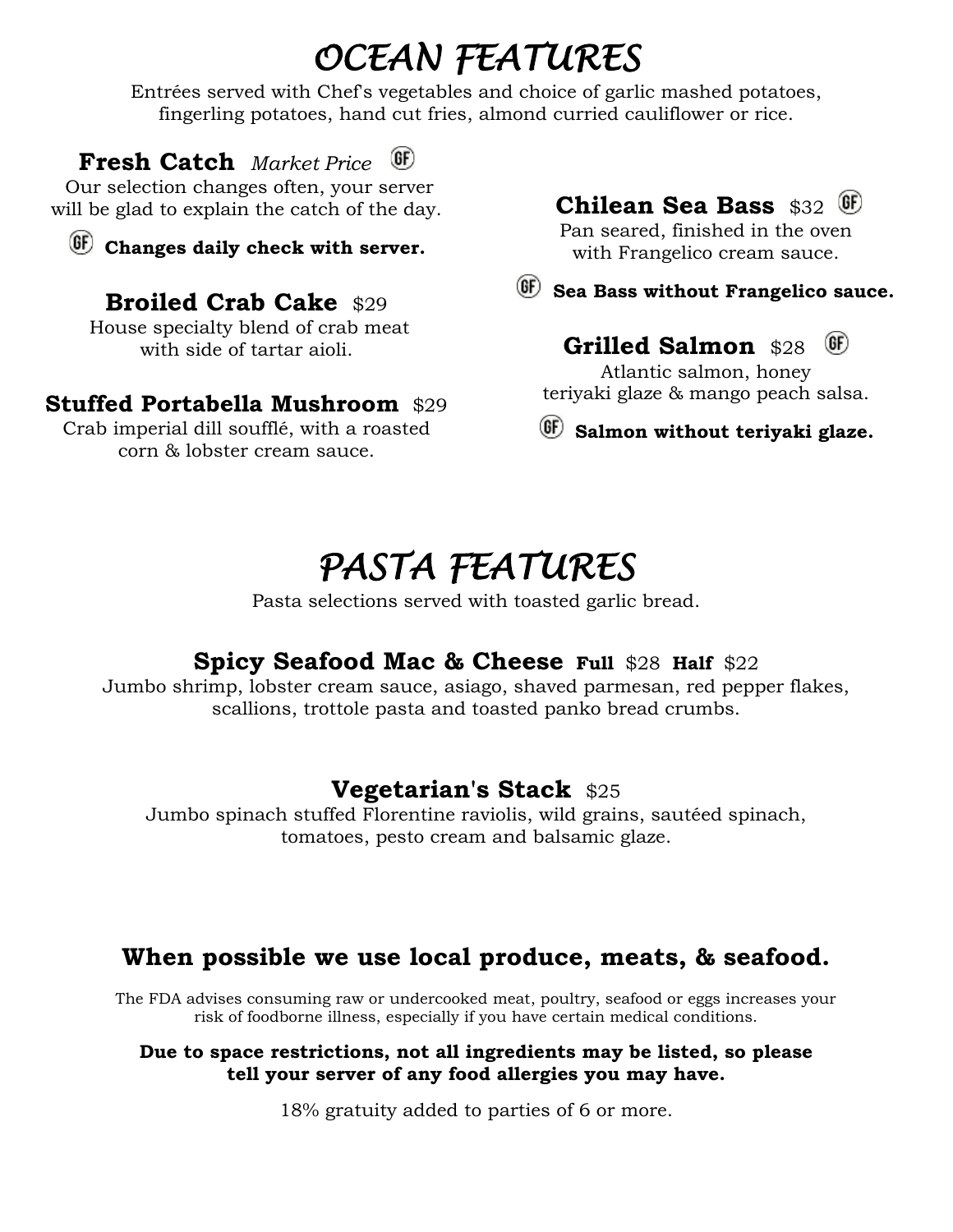# *LITE FARE*

All sandwiches are served with hand cut fries or cole slaw and a pickle.

## **Fish 'n Chips** \$16

Beer battered cod, jumbo seasoned potato wedges, malt vinegar, cole slaw and choice of tartar or cocktail sauce.

## **Crab Cake Sandwich** \$19

Our special blend of crab meat on a toasted brioche with lettuce, tomato and choice of tartar or cocktail sauce.

## **BBQ Chicken Sandwich \$15**

Applewood bacon, toasted brioche, lettuce, tomato & choice of cheese.

## **Bangers & Mash** \$18

Traditional old-world dish of pork & apple sausage, garlic mashed potatoes, and a caramelized onion gravy.

## **Tenderloin Tips & Toast** \$20

Red onions, wild mushrooms, over wild rice in a stout beer sauce.

## **Portabella Melt Sandwich \$19**

Hickory-smoked portabella mushroom topped with crab imperial, tomatoes and smoked Gouda cheese, open-faced on toasted sourdough.

# *STEAK BURGERS*

Custom blend 8 oz. burgers made from four super-lean cuts of meat. **Dry-Aged Chuck, Brisket, Short Rib, & Hanger Steak.** 

Toasted Brioche Bun or open-faced on toasted sourdough, lettuce, tomato, onion, hand-cut fries or cole slaw and pickle.

### **Texas Burger** \$14

BBQ sauce, red onions with choice of cheese.

## **Teddy's Mushroom Burger** \$14

Sautéed mushrooms with choice of cheese.

### **The Bay Burger** \$19

Crab cake top, Old Bay aioli and Old Bay fries. Open-faced on toasted sourdough.

## **Beat Down Bacon Burger** \$14

Bacon jam with choice of cheese.

### **Spanish-American Spicy Burger** \$14

Buffalo jalapeño relish with choice of cheese.

## **Beyond Burger Veg/Vegan\*** \$15

Choice of mushrooms or avocado with choice of cheese. **\*Vegan Bun/Smoked Gouda Cheese**

### **Salad Burger's**

Try any of our burgers served on a salad. **Beef-Garden** \$16 **Beef-Caesar** \$16

**Add a side of fries** \$3 **Try our house special "Bacon Jam" on any burger** \$3 **Additional toppings** \$1 each

### **All Burgers without bun or on a salad w/o croutons. Gluten Free Bun Available**

American, Pepper Jack, Horseradish Cheddar, Smoked Gouda, Swiss.